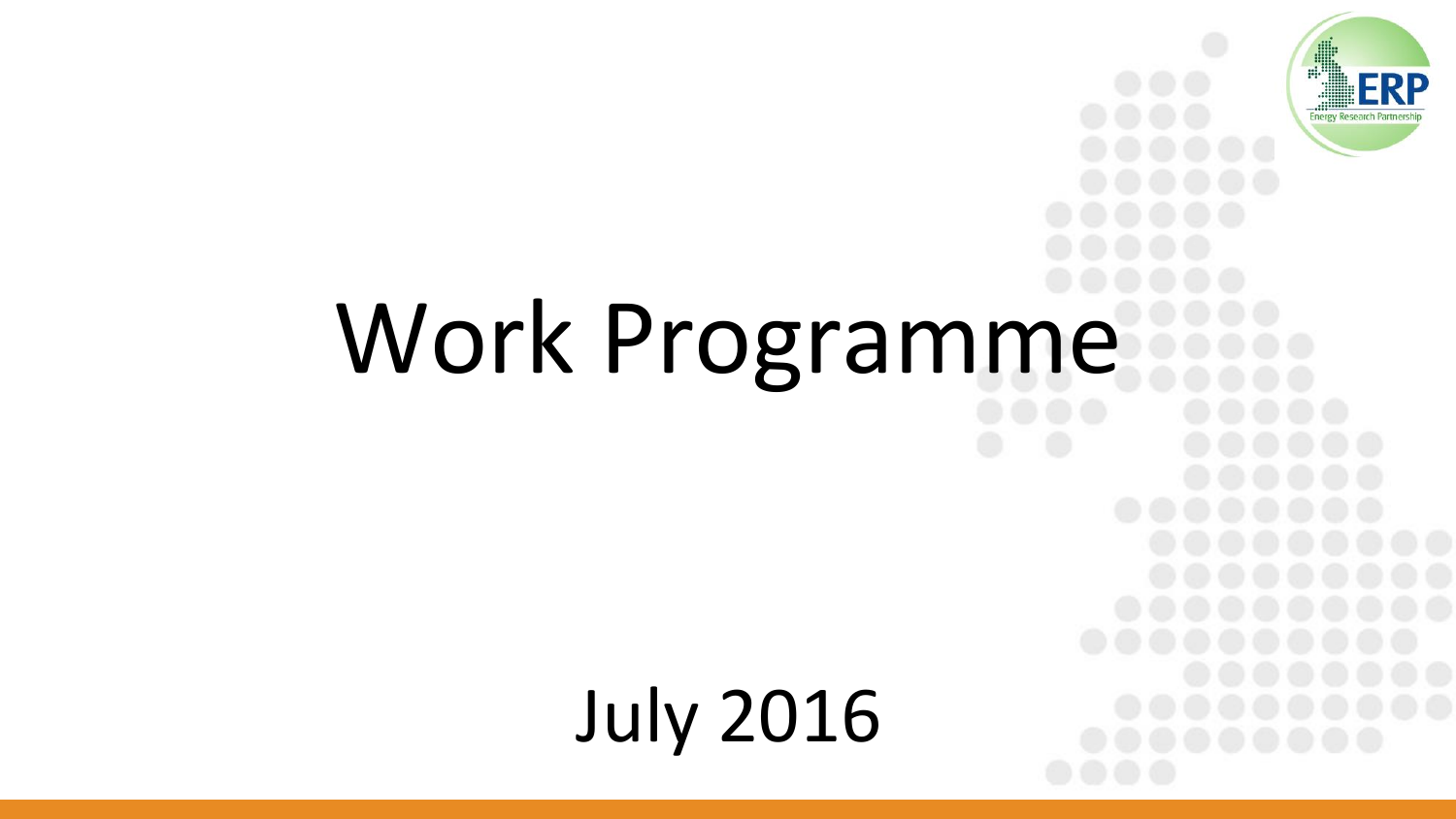# Background

**Process**

Small group of members met to consider programme last Monday

- Programme should be driven by need to transform energy system in response to climate change mitigation
- Take account of members suggestions

#### **Outcome**

#### **Triple Condition:**

- Is it needed?
- Can we do it?
- Is nobody else doing it?
- Heat as a broad topic area met both objectives

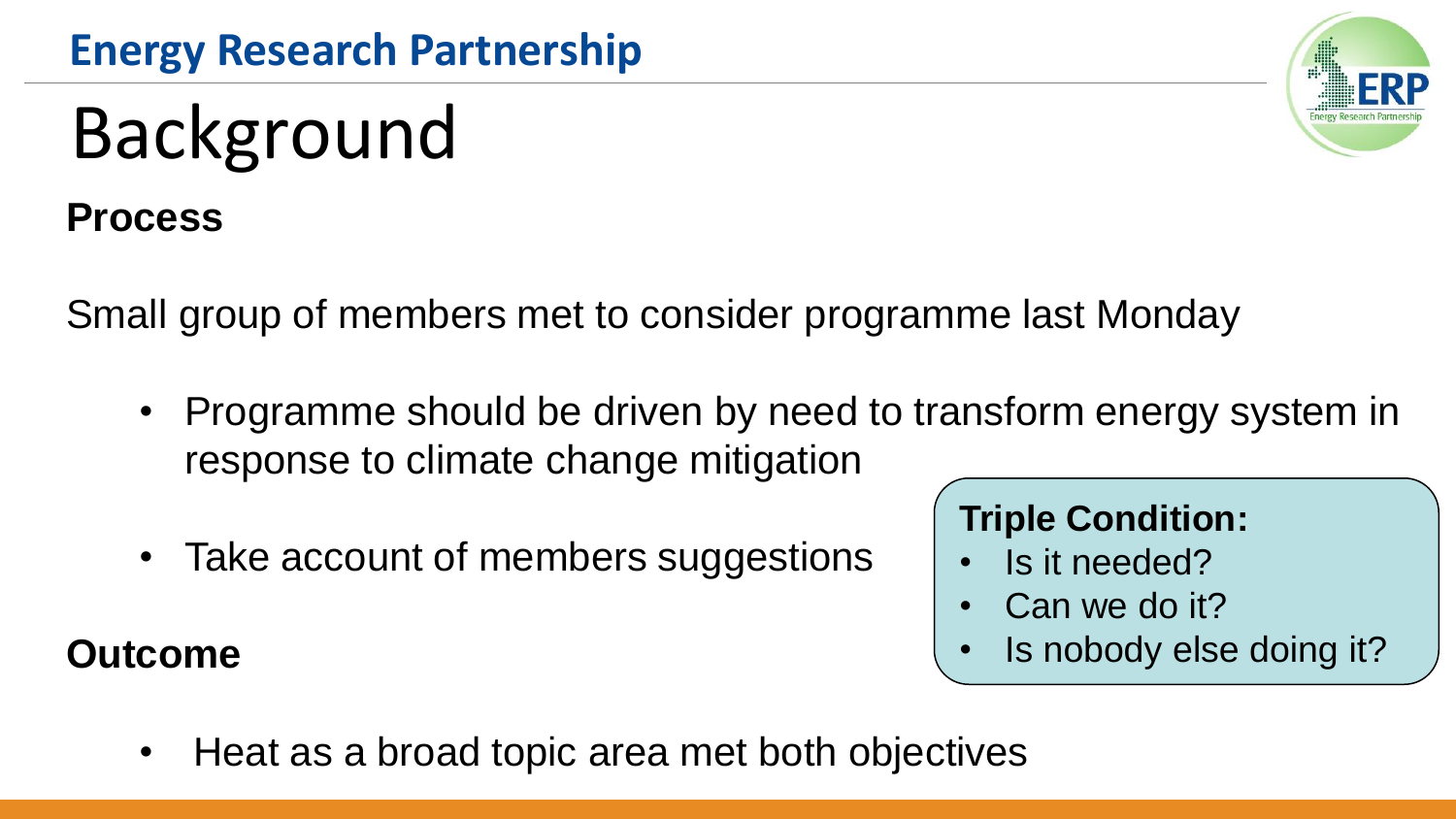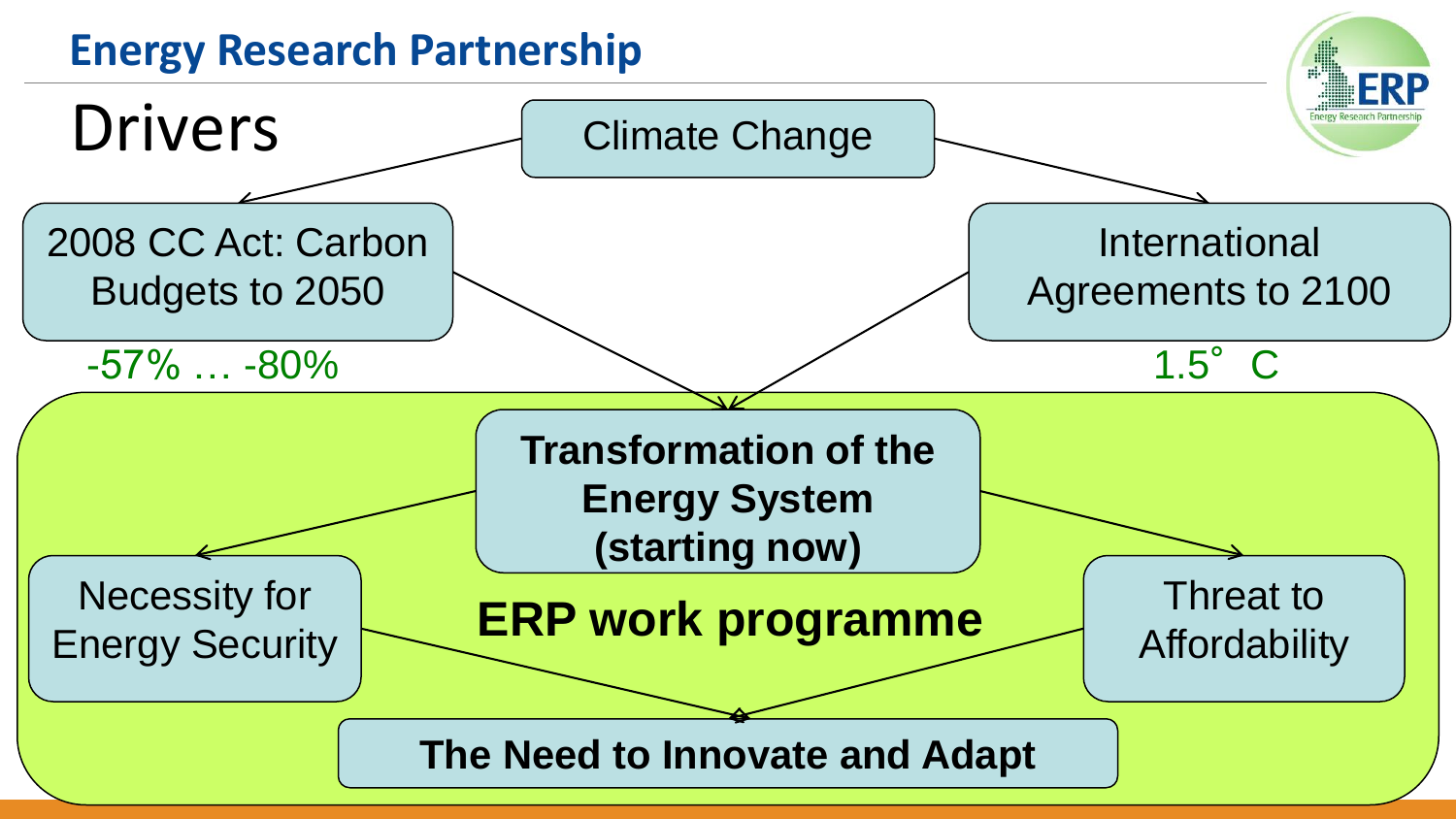### **Energy Research Partnership**

# Heat - Background

Domestic and commercial heat sector is going to need a complete transformation to decarbonise

Three big technology options:

**The 5th Carbon Budget**

"requires important contributions from … low-carbon heat (providing heat supply for around one in seven homes and over half of business demand), solid wall insulation (in around a quarter of suitable homes) …"

- Repurposing LP gas system to hydrogen
- District Heating with low carbon heat source
- Electrification with heat pumps

Niche technologies: E.g. biomass & solar thermal

Demand Reduction and management: Insulation & thermal storage

Aspects of each have been examined but there are significant gaps and holistic picture has not been addressed

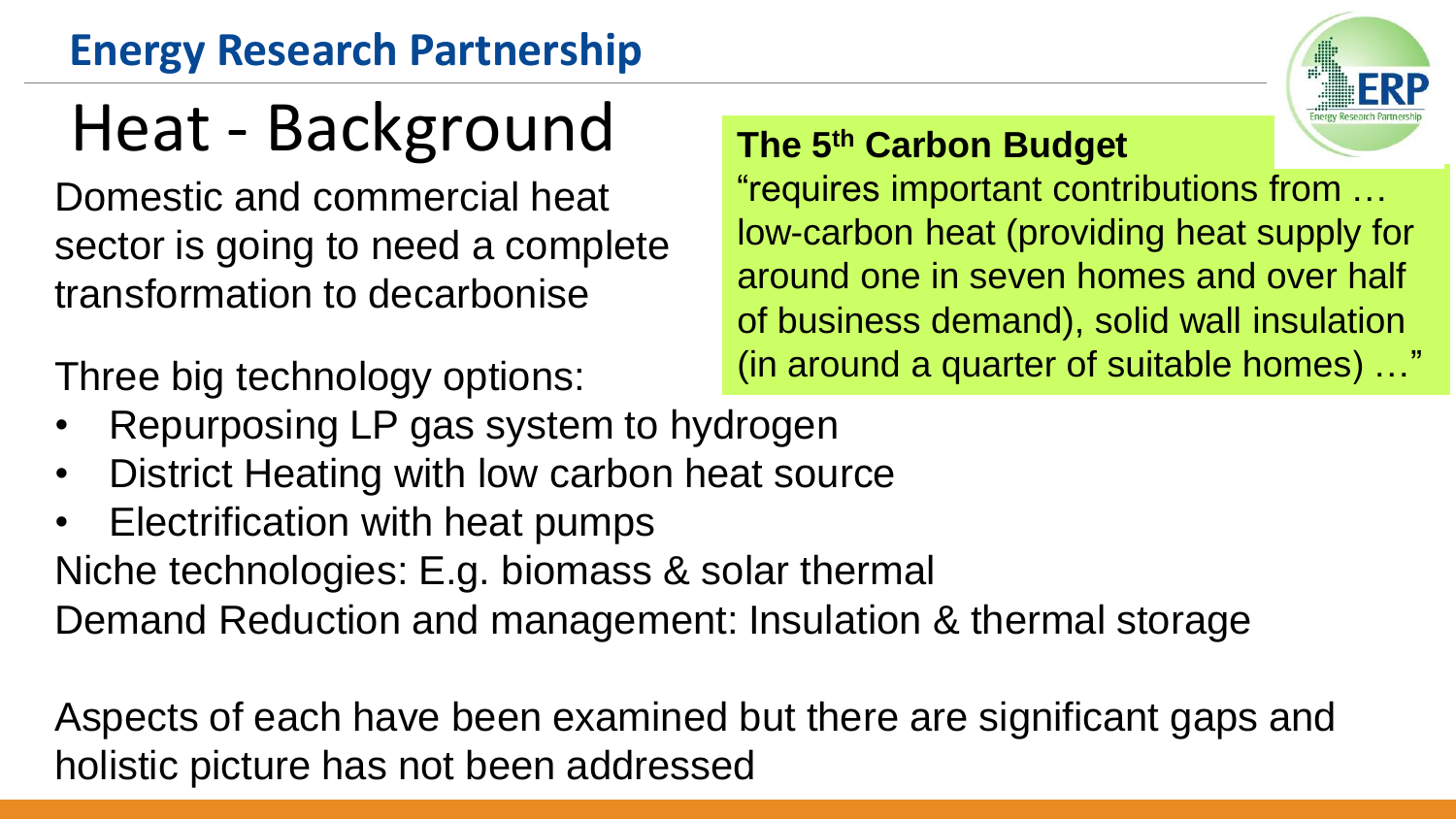### **Energy Research Partnership**

## Heat - Plan

#### **Bottom-up**

What heating appliances and storage is in each home? What insulation measures will be needed/ are cost effective? How effective will measures be?

#### **Top-down**

What are the infrastructure requirements? What are the implications for primary energy demand?

What is the reach of each? What are the constraints? Will they work together?

**Engineering** What are the logistics for households and utilities? What resources are required? How long will it take?

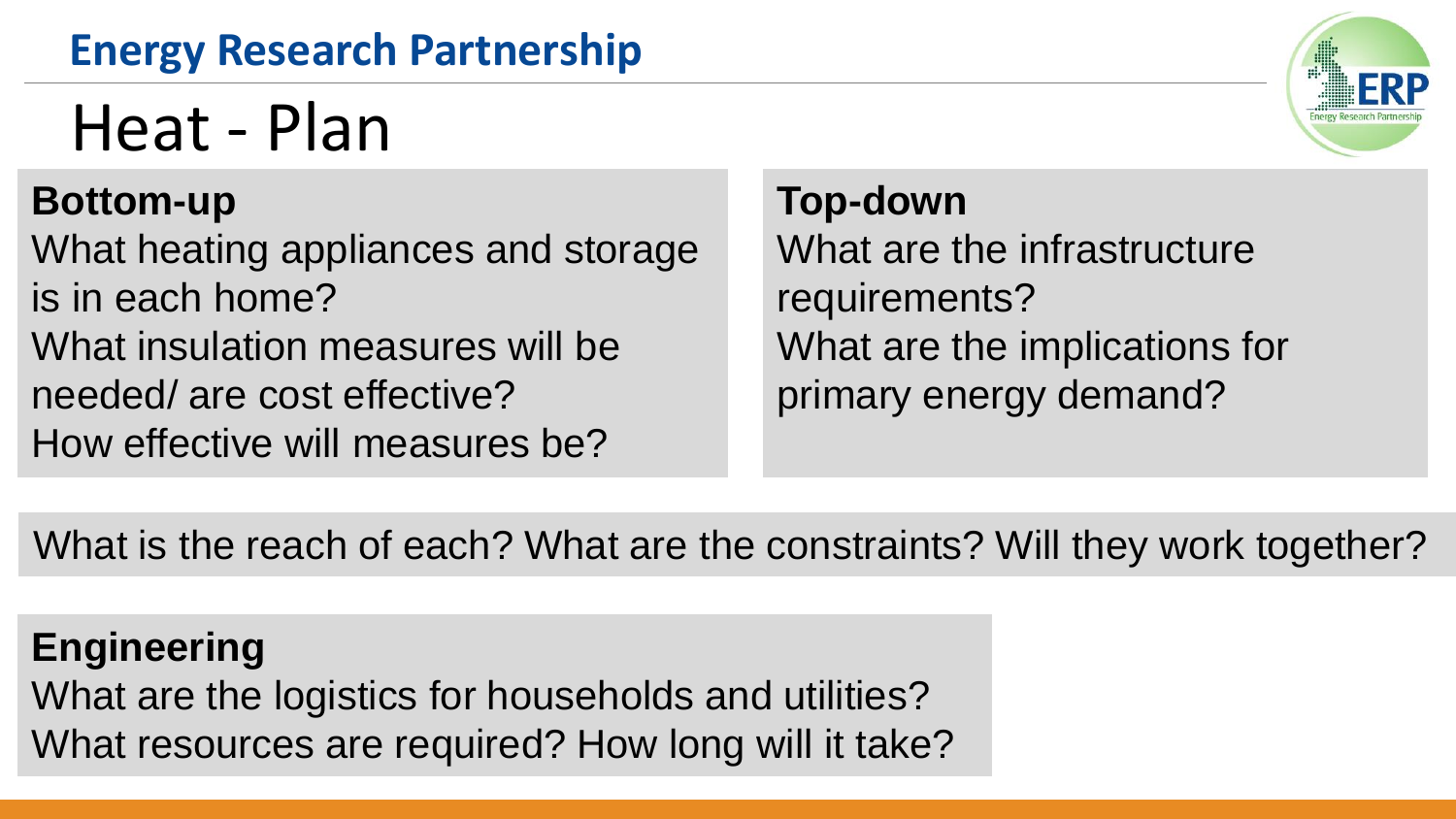### **Energy Research Partnership**

# Inputs

- ETI/ESC Smart Systems and Heat
- Leeds H21
- DECC Heat Strategy
- European Climate Foundation
- ERP Projects:
	- Buildings
	- Cities
	- Community Energy
	- Hydrogen
	- Storage